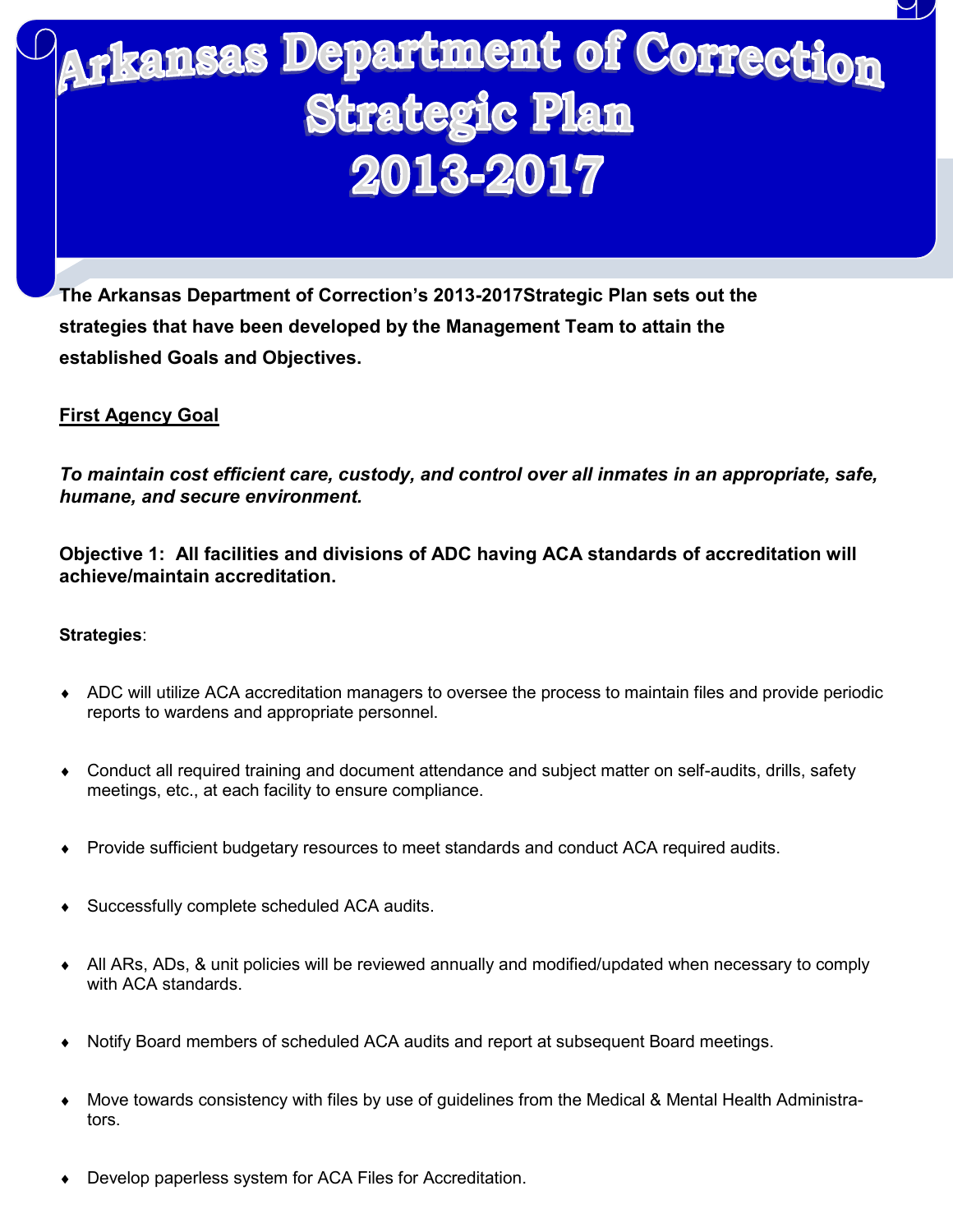**Objective 2: Each facility will reduce the rate of serious incidents as defined by policy over the next five calendar years.** 

- Complete annual security audits at all facilities.
- Conduct annual system wide vulnerability study as part of the emergency preparedness plan.
- Enhance contraband interdiction efforts at all facilities.
- Eliminate remaining blind spots in each facility.
- Work with state police by reporting felonies to local prosecutors to pursue criminal prosecution for crimes committed within institutions.
- Achieve and maintain full staffing levels at each facility.
- Reviews of serious incidents will be conducted as referred by the Director.
- Maintain training of all correctional staff on recognition of physical and mental illness and suicide prevention.
- Assure appropriate use of hard beds by conducting meaningful 60 day reviews by Wardens and annual reviews of Administrative Segregation assignments by the Director/Deputy /Assistant Director.
- Mental Health will review Supermax placements and bring any concerns to the Warden.
- Maintain a electronic archival system for videos and pertinent records.
- Security task force meets regularly to facilitate investigations and intelligence gathering with the objective of providing an integrated, multi-discipline, and operational/crisis response capability via the collection, analysis, and dissemination of information in a timely manner in order to prevent illegal activity.
- Ensure consistency in reporting of "*serious incidents" as defined by AR005.*
- Training Committee will develop and implement a comprehensive training plan to provide a CORPS Culture of Respect, Professionalism, and Service Principles that will include components aimed at reducing assaults on staff and use of force incidents to make facilities safer for staff and inmates. Components will include the disciplines of Creating Credibility, Advanced Communication Skills, Managing the Motive, and Correctional Security Basics.
- Continue to offer Anger Management classes during Intake and review the impact.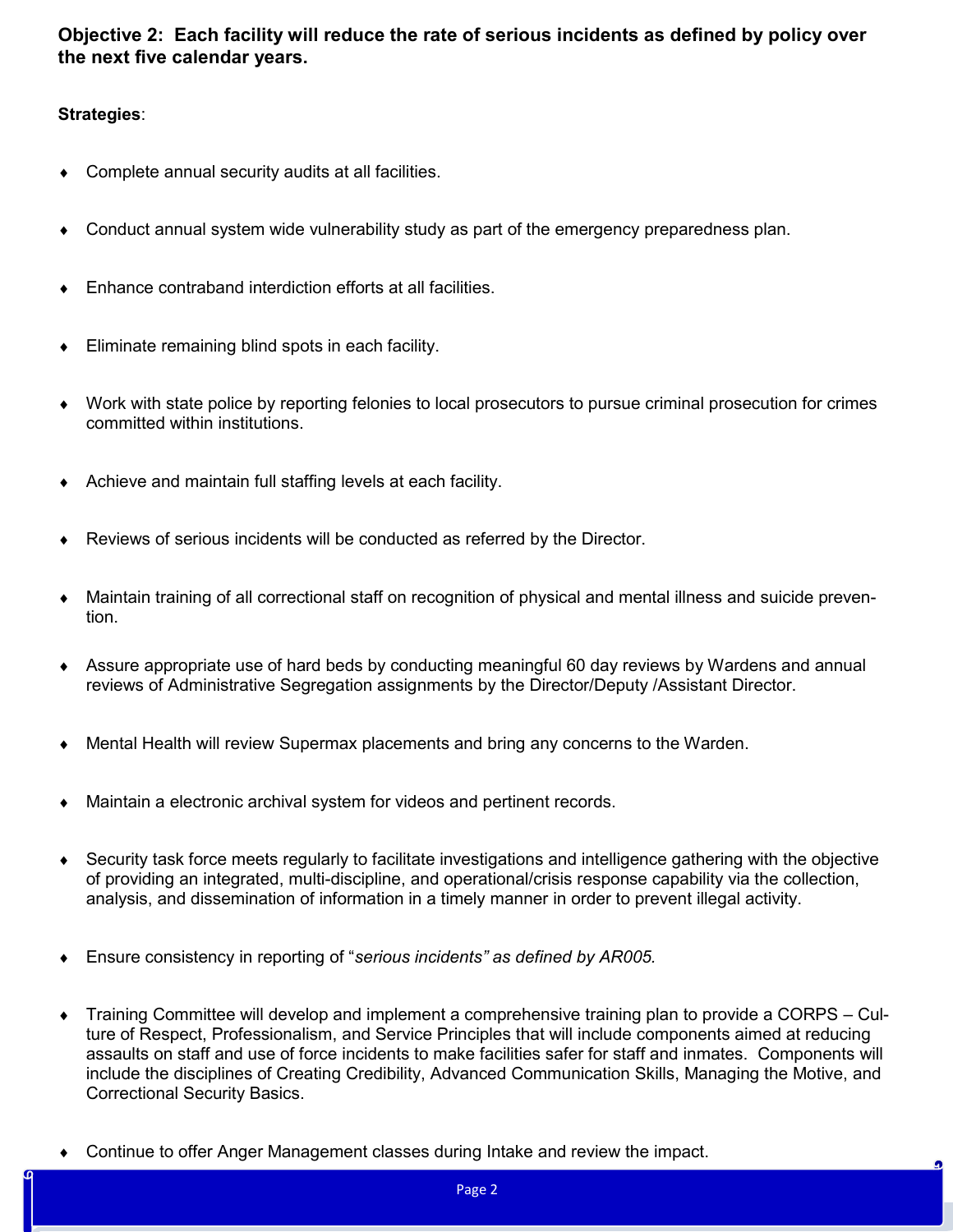# **Objective 3: The rate of Inmate grievances with merit will be reduced over the next five calendar years.**

### **Strategies**:

- Facilities will emphasize the Informal Grievance process in unit management operations.
- ADC training program will provide annual training for all staff involved in the Inmate Grievance process, including health provider personnel and problem solvers, on reducing inmate grievances.
- Inmate grievances, informal and formal, will be handled in an appropriate and timely
- manner.
- Unit Grievance Officers will provide unit administration with a monthly report by shift/
- time, staff, zone and topic of complaint.
- Monitor and evaluate the effectiveness of the grievance process.
- Designate a grievance officer at each unit.
- Wardens and designated staff will stand mainline.
- Implement a kiosk system expanding the use to the Inmate Grievances Process to improve efficiency.

ŋ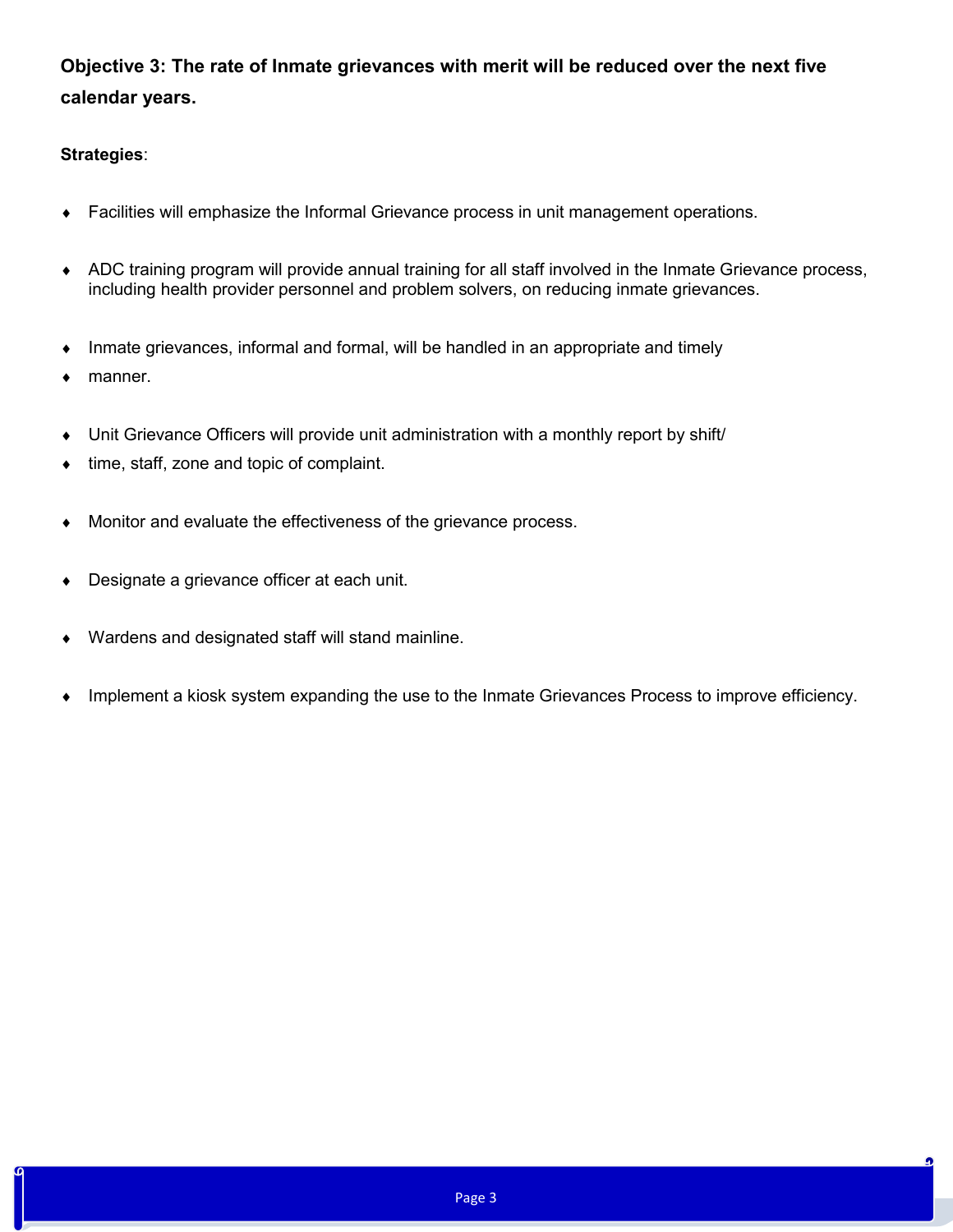# **Objective 4: Escapes From Secure Institutions Will be Zero (0).**

- Install and maintain lethal electrified fences at all appropriate medium/maximum facilities.
- Maintain and expand biometrics for entrance and departure from ADC institutions.
- Minimize escape risks through appropriate classification and assignment.
- Continue to refine and improve the security audit process at each facility through the development and use of quality assurance tools and training.
- Conduct appropriate emergency drills dealing with escape situations, emergency counts, searches, etc.
- Pursue acquisition of technology to eliminate cell phones in the institutions.
- Non-Security Staff supervising inmates without security present will attend BCOT.
- Maintain technology to mine information from inmate communication.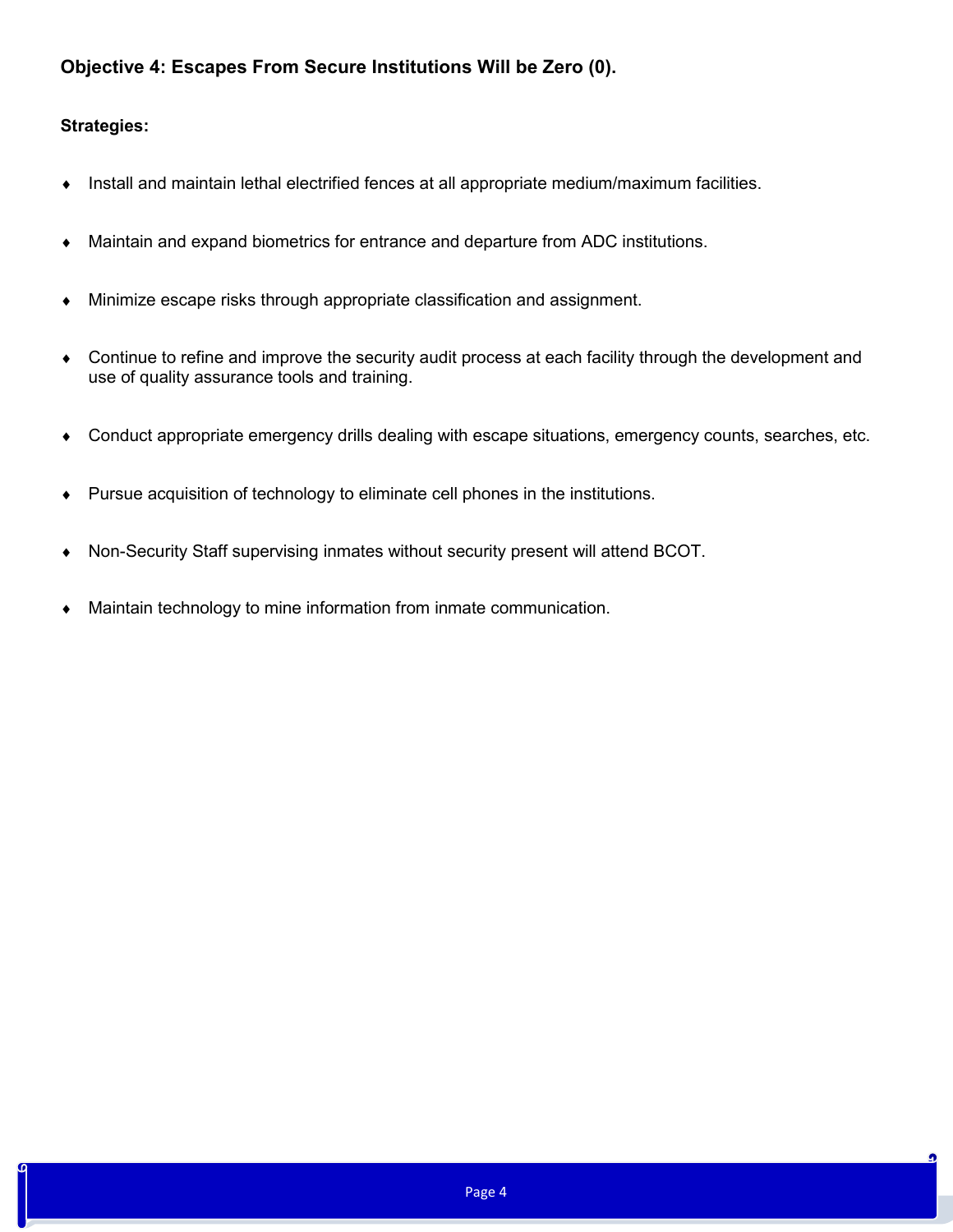**Objective 5**: **Cost per day per inmate as calculated by ADC's standard methodology will not exceed the annual growth in the total consumer price index.**

- Pursue increases in warehouse and food storage space to take advantage of lower prices for bulk purchases.
- Improve coordination to increase efficiency in overall ADC transportation and delivery systems.
- Maintain quarterly allotment systems for control of unit/section budget expenditures.
- $\bullet$  Budget saving incentives will be pursued.
- Maintain 98% occupancy of the budgeted medical contract beds.
- No more than 1% of ADC beds will be vacant daily.
- Continue to work with DCC/Parole Board to facilitate the timely release of inmates at the earliest possible date and prepare reports as requested.
- Assess all inmates at intake and facilitate placement in programs at the earliest possible date with priority placed on parole mandates.
- Utilize video conferencing/telemedicine where cost efficient at units.
- Continue to pursue Medicaid reimbursement for inmate hospital stays as allowable.
- Operate a "common fare" kitchen.
- Continue moving toward providing a heart healthy diet and a heart healthy selection of snacks in the unit commissaries to reduce medical costs.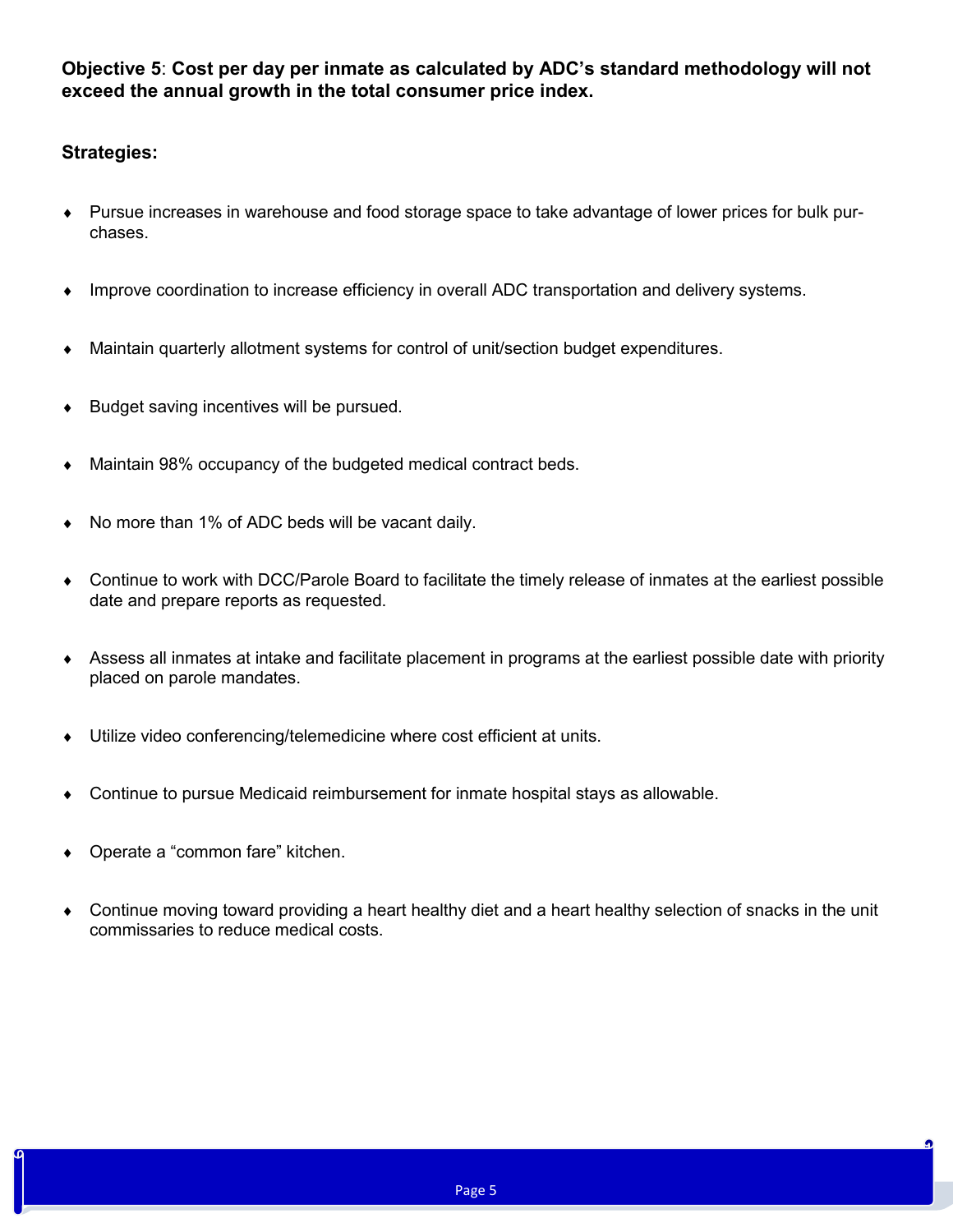**Continued…...Objective 5**: **Cost per day per inmate as calculated by ADC's standard methodology will not exceed the annual growth in the total consumer price index.**

- Continued implementation of agency strategic energy plan pursuant to Executive Order 09-07 (EO 09-07).
- Satellite gardens will be maintained and expanded as possible to provide fresh vegetables and fruit.
- Establish retirement plan for ADC equines.
- Acquire and install central warehouse, unit kitchen, and nutrition care management software to control food inventories, reduce waste and ensure accountability.
- Appoint Waste Recycling Coordinator for the Department and at each facility in order to implement and coordinate recycling efforts.
- Continue to conduct analysis of various operational areas to determine cost benefit for possible operations savings.

n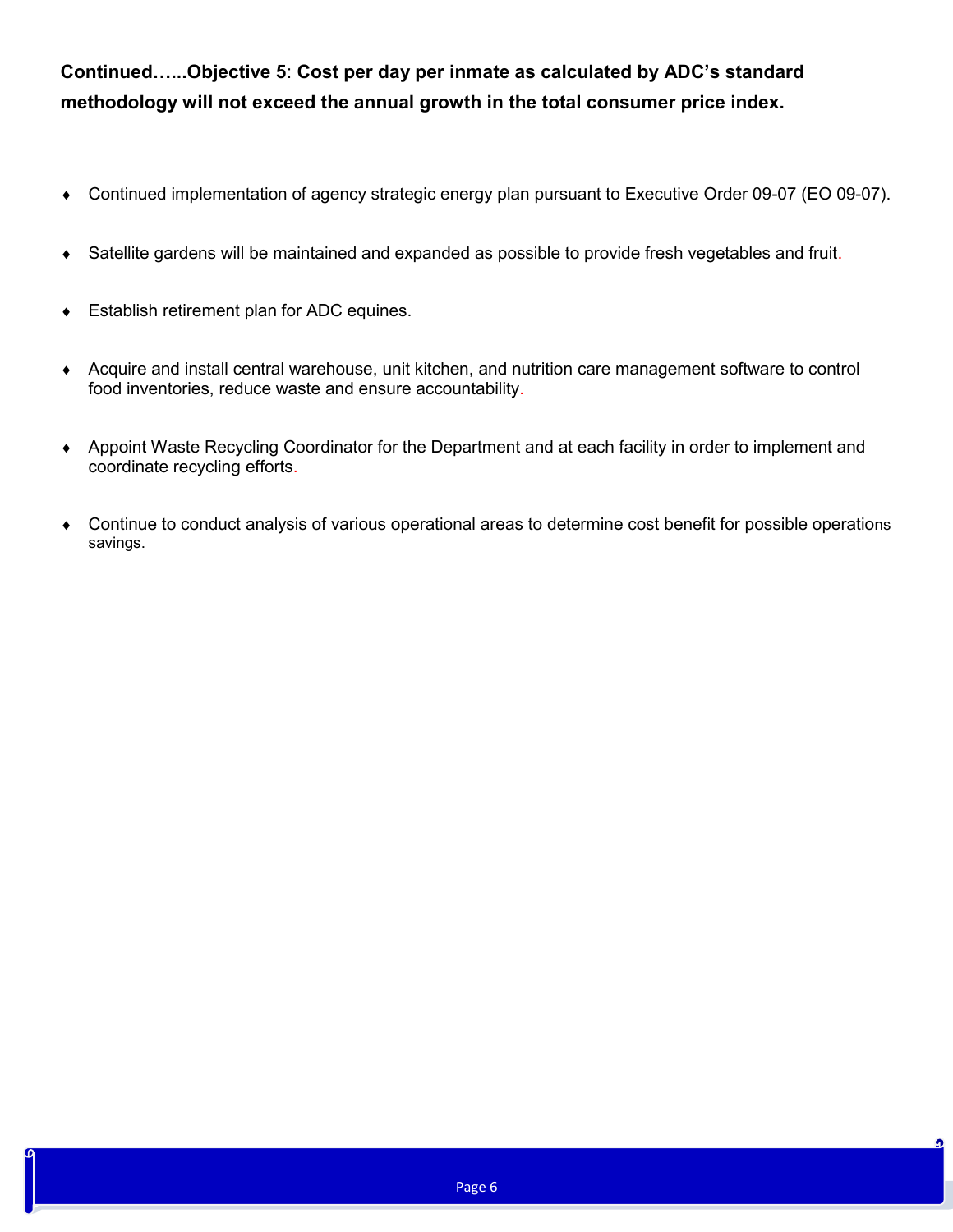# **Objective 6: To provide and support an information technology framework to enable the agency to meet its mission.**

- A technology review committee will meet quarterly to analyze and evaluate new and emerging technology and make recommendations to the Management Team for commitment of resources for new technology that will improve efficiency and effectiveness of agency safety, security and overall business operations.
- ADC's eOMIS is crucial to Institutional Operations, providing an institutional record of all inmates including computation of sentences and electronic health records and will be given priority IT support.
- Priority efforts will be made to implement and utilize all components of eOMIS.
- Ongoing and new technology enhancements should integrate with eOMIS if technically and operationally feasible.
- A Help Desk will be maintained to provide immediate desktop support assistance for all users and a Work Ticket System will be utilized to log and address repair needs on a priority basis.
- Continue to upgrade the IT framework at all ADC facilities to ensure efficient operability of all information and business systems applications.
- Appropriate equipment and training will be provided to enable essential staff to use information systems effectively and efficiently.
- ADC policies and use of information technology will adhere to Office of Information Technology (OIT) standards and best practices for information technology management.
- All staff and contracted users of ADC desktop and notebook computers will conform with all applicable state standards and directives which allow them access to ADC information systems.
- ADC will support and maintain an agency website that promotes the department, provides public access to information and services, and meets legislative requirements for access to information.
- ADC will support and maintain an internal website that promotes the department, provides employee access to information and services.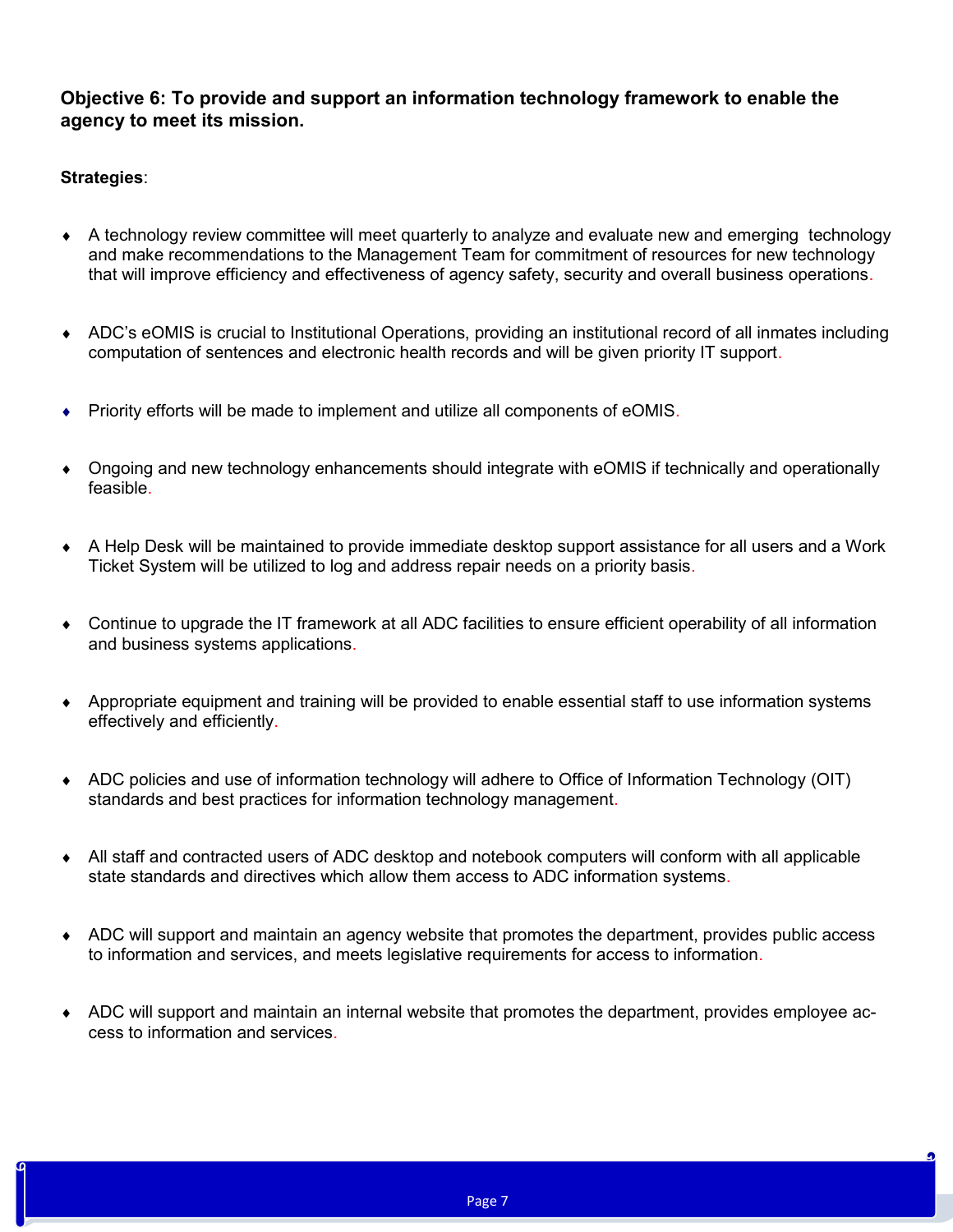### **Continued…..Objective 6: To provide and support an information technology framework to enable the agency to meet its mission.**

- Plans for any new facility construction or major facility renovation will include planning for IT infra-structure needs and additional IT support staff, as appropriate for the IT needs of that facility.
- ADC will make concerted efforts to attract and retain a sufficient number of technically qualified IT staff to fully support the many computer processing needs of the agency.
- ADC will pursue resources for an alternate site backup server for ancillary systems such as quick-books inventories, TMS, law libraries, domain controller, share-point, etc.
- Work on developing the software that will interface with eOMIS for a kiosk system in which inmates can access Inmate Services.
- Utilizing funds generated through the sale of MP3 players and accessories, develop and implement inmate housing kiosks that will include the ability to order commissary, provide the inmates with general information including trust fund balances, PE/TE dates, etc., and enable inmates to submit routine requests including sick call, grievance issues, etc.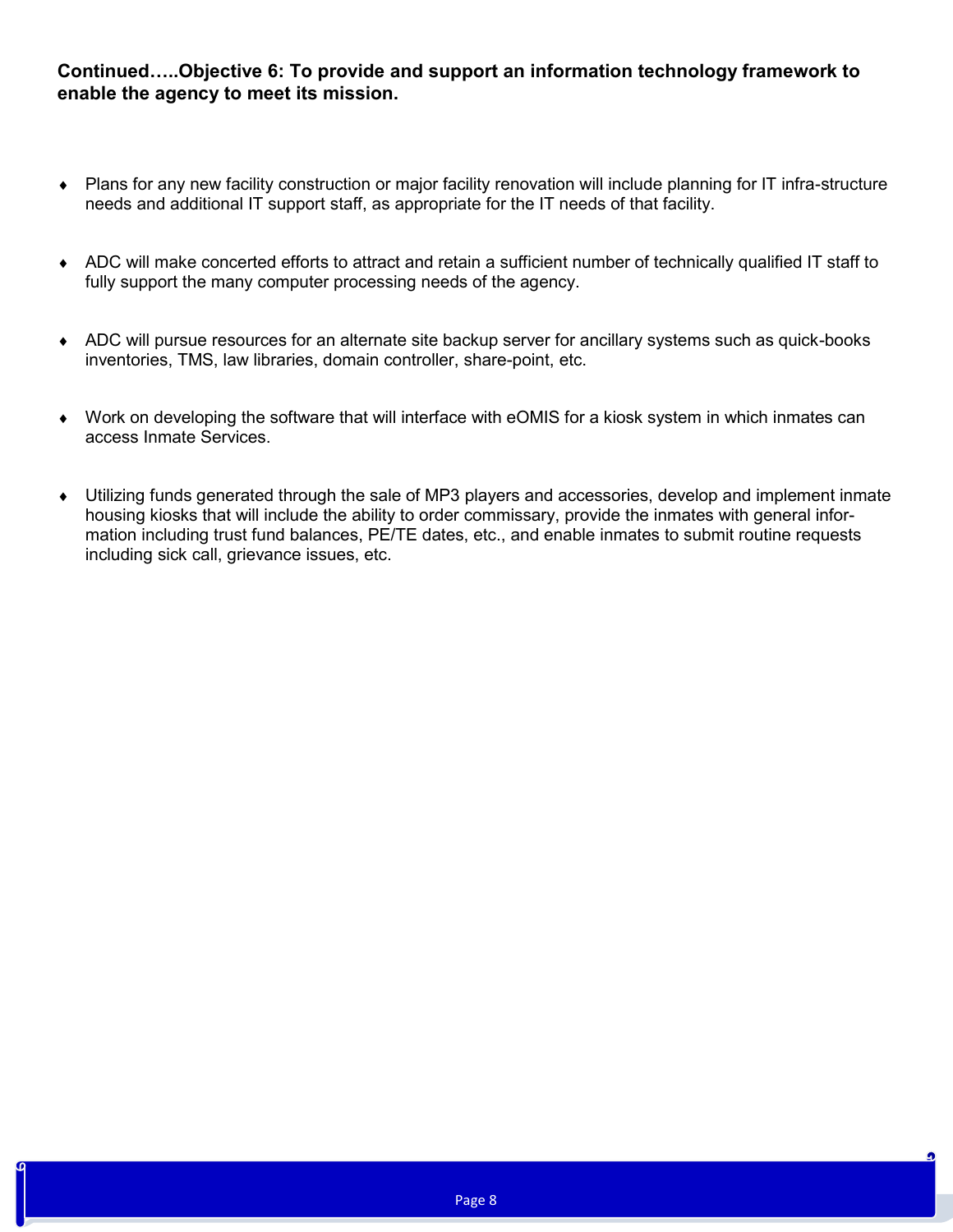# **Second Agency Goal**

### *To provide appropriate facilities for inmates sentenced by the courts.*

# **Objective 1: Backup of state inmates in county jails will be minimized.**

- Research and Planning Section will provide monthly population growth projections to management for use in seeking additional bed space.
- The Construction Division, under direction of the ADC Management Team, will annually develop a plan for the construction of additional and appropriate male and female housing facilities at existing and/or future locations.
- Management will assess population growth projections and will include requests for funding for additional beds and work/treatment program facilities during the biennial budget process.
- Expand Intake and diagnostic process to meet requirements.
- Support diversion of drug offenders to alternative treatment facilities.
- Support transitional housing efforts to assist in release of inmates with no parole plan.
- Provide support for Act 570 of 2011 initiatives.
- Seek funding for the renovation of the vacant Diagnostic Facility.
- Seek operational funding for un-opened beds.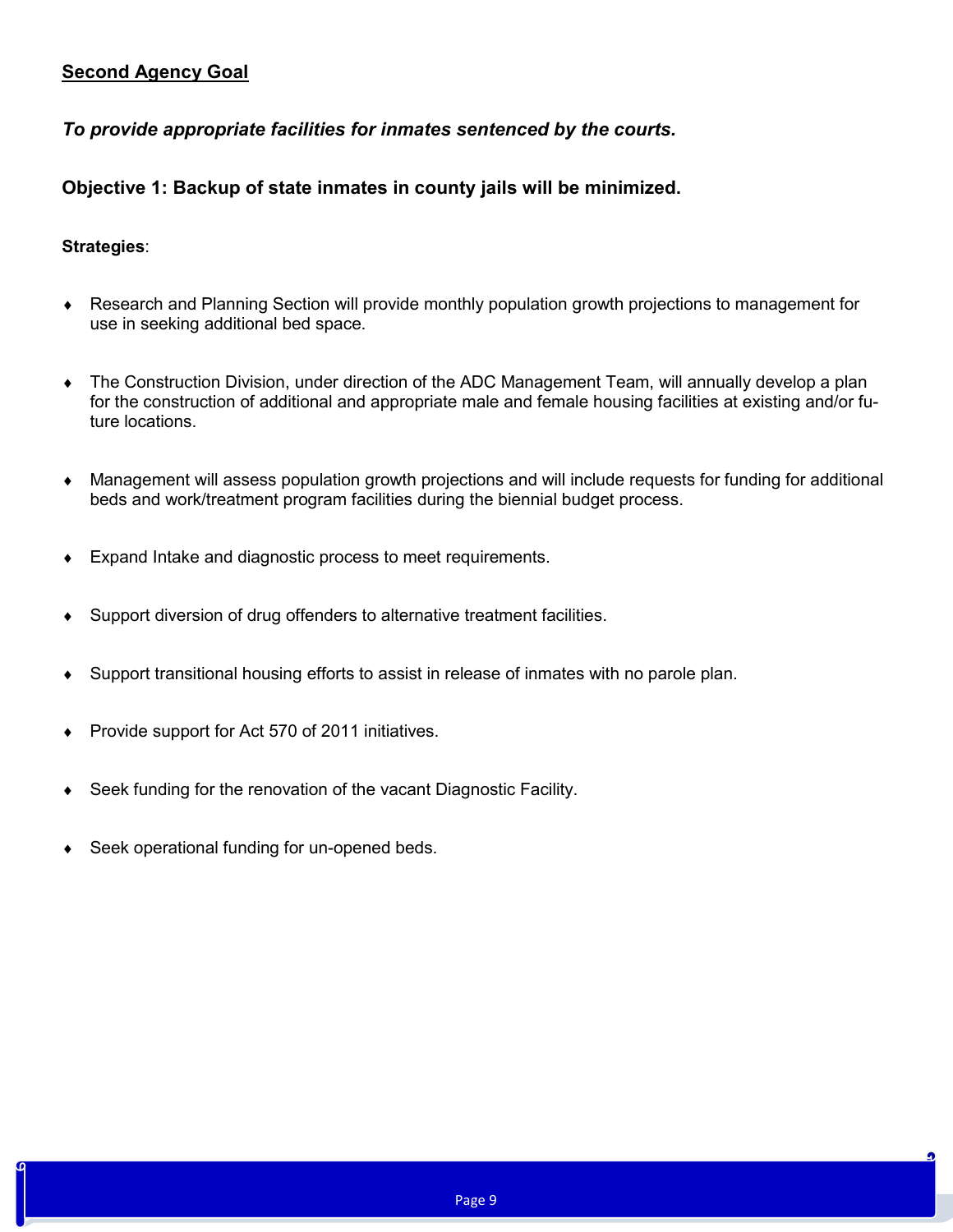**Objective 2: To the extent possible, ADC will implement requirements of the federal Prison Rape Elimination Act (PREA) and maintain a policy of zero tolerance of sexual assaults in the system.**

- Internal committee will meet on a regular basis to provide guidance and policy recommendations to management for meeting provisions of PREA.
- Continue to seek funding (or federal grants) to upgrade facilities with state of the art camera/re-cording devices and vision panels on doors where applicable and to provide training to agency personnel.
- Evaluate additional staff and equipment needs for conducting assessments/special investigations.
- Ensure segregation of inmates with a history of sexual assault or victimization in prison.
- Identify and track high-risk offenders and potential victims.
- Provide confidential means for inmates to report incidents of sexual abuse allegations including an inmate telephone hot line monitored by the PREA Coordinator.
- Continue programs to educate inmates and staff on sexual abuse prevention and reporting.
- Coordinate with local law enforcement and prosecutors to obtain successful prosecution of sexual crimes in facilities.
- ◆ Review and provide input on implementation of PREA standards.
- Continue to develop a relationship to train rape crisis center professionals to support victims in our correctional facilities.
- Train staff to recognize signs of potential PREA situations before they happen.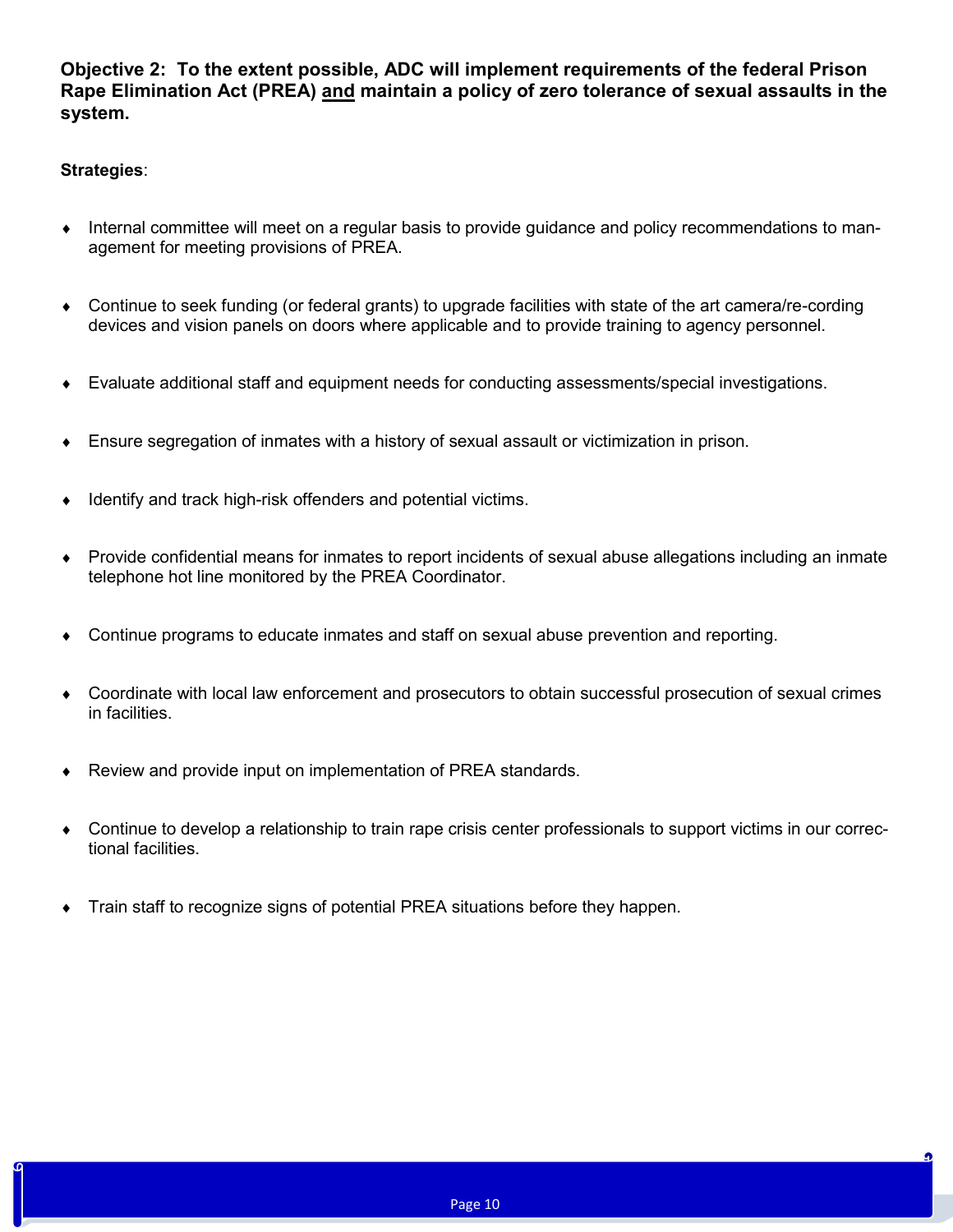# **Third Agency Goal**

*To provide constructive correctional opportunities for inmates to successfully return to the community.*

**Objective 1: Improve risk and needs assessment processes to identify evidence based work/ treatment programs.**

- Continue agency-wide plan of priority needs for consideration in work/treatment placement opportunities.
- Classification Committee will evaluate inmates to identify existing work skills available to meet institutional needs.
- Expand intake and lengthen assessment process to provide adequate time to conduct
- assessments as funding is available.
- Evaluate current placement policies for revisions necessary to facilitate appropriate placement.
- Expand/Enhance training for intake and assessment personnel in determining appropriate inmate placement.
- Continue the utilization of a risk assessment tool in eOMIS for appropriate placement of inmates.
- Continue utilization of needs assessment tool and integration as an eOMIS module.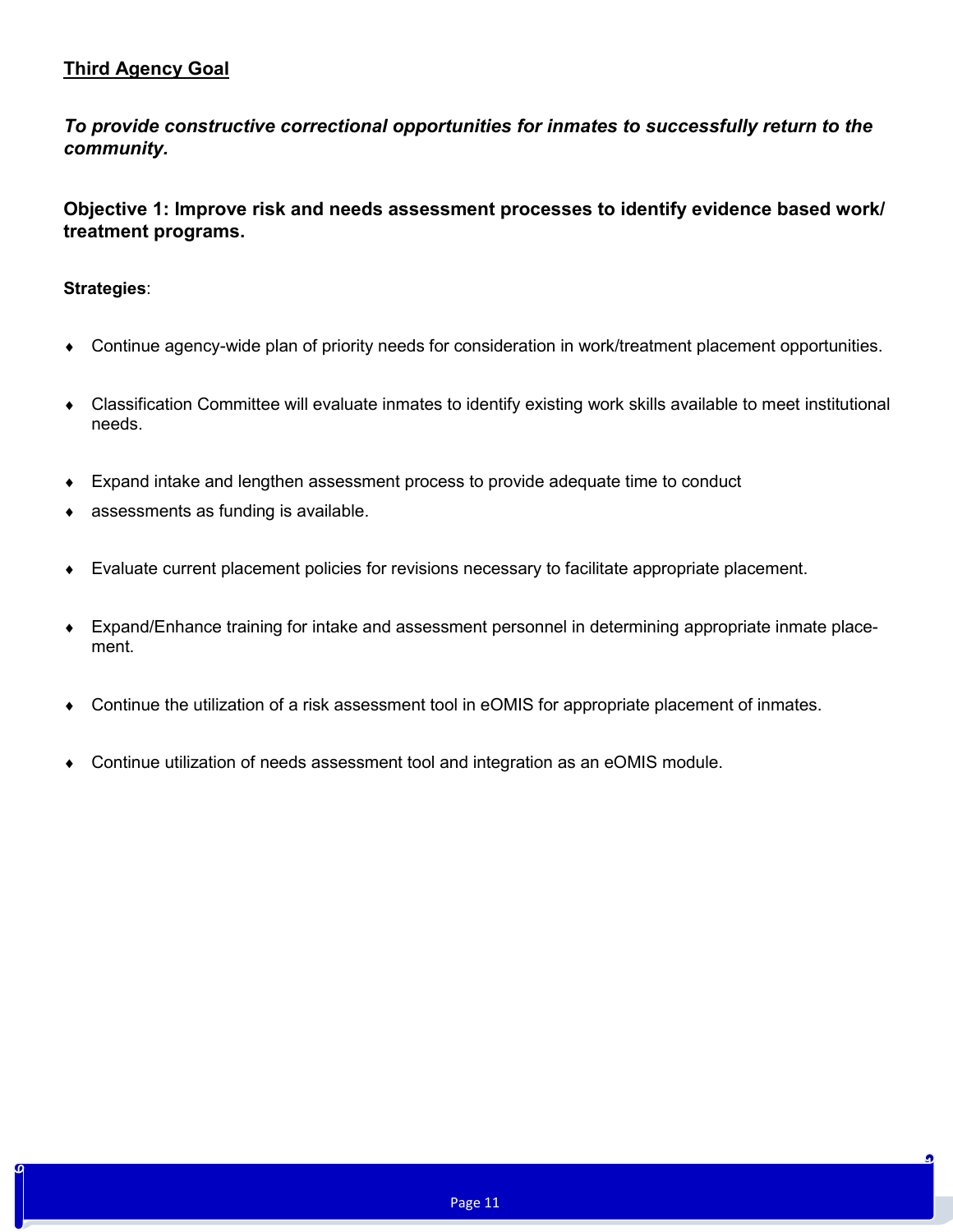# **Objective 2: Provide pre-release opportunities that assist inmates in successfully re-entry.**

### **Strategies**:

- Maintain ongoing evaluation of pre-release programming to ensure program is evidence based.
- Expand evidence based pre-release programs for inmates based on needs assessment to include a mini program for those released from Administrative Segregation.
- Continue contract for operation of faith-based program and expand PALS Program where appropriate.
- Cooperate with DCC to establish employment and housing opportunities for re-entry.
- Encourage Faith-Based and other community organizations to establish mentoring programs for re-entry inmates.
- Work with available resources to encourage and promote family reintegration through visitation and community outreach for children.

# **Objective 3: Provide adequate treatment space/opportunities for inmates as identified by diagnostic risk needs assessment.**

- Provide and continue available treatment space at facilities as needed.
- To develop alternative programs for Inmates with disabilities.
- Cooperate with DCC to work with community providers to identify treatment/program opportunities available upon re-entry in lieu of treatment within an institution.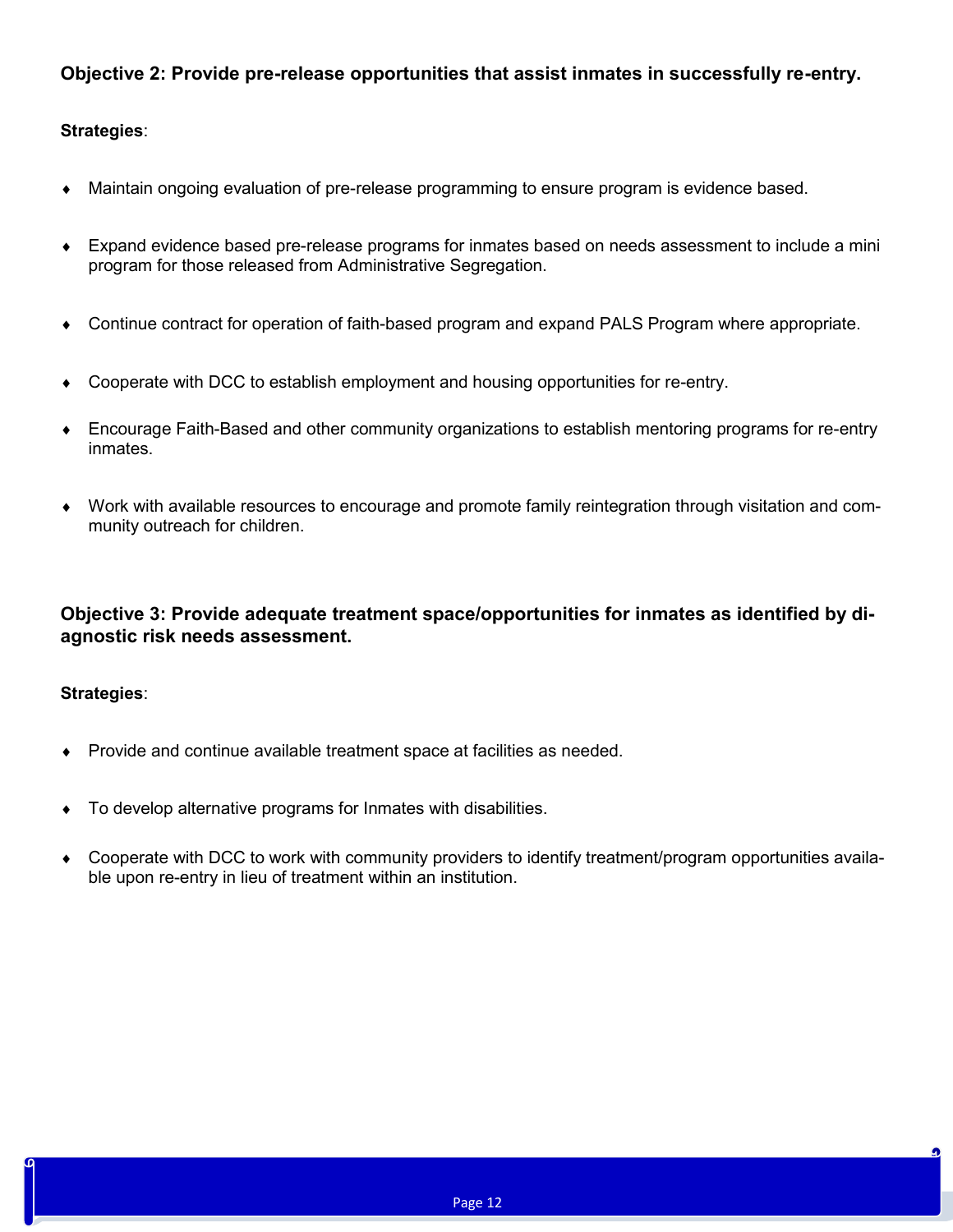**Objective 4: Improve data collection processes within each re-entry work/treatment program to determine successful integration to the community.**

### **Strategies**:

- Expand plans to ensure evidence based outcomes for individual work and treatment programs.
- Conduct annual recidivism studies to include applicable evaluations.
- Explore working with other researchers to conduct assessment of inmates not returning to prison to determine programs that may contribute to a successful reentry.
- Identify enhancements in eOMIS to facilitate data collection and recidivism studies.

# **Objective 5: Work programs will focus on enhancement/development of inmate work ethics, skills, and opportunities for employment upon re-entry.**

- All inmates will be assigned to meaningful work commensurate with their medical, mental, and security classification.
- Establish certifications for skilled work programs Farm, Industry, Construction, etc.
- Expand Prison Industry Enhancement programs.
- Expand Work Release opportunities when appropriate.
- Coordinate with community workforce development agencies to identify skilled work program needs for vocational education.
- Support expansion of WAGE program to all units.
- Continue and expand job/resource fair programs at appropriate units.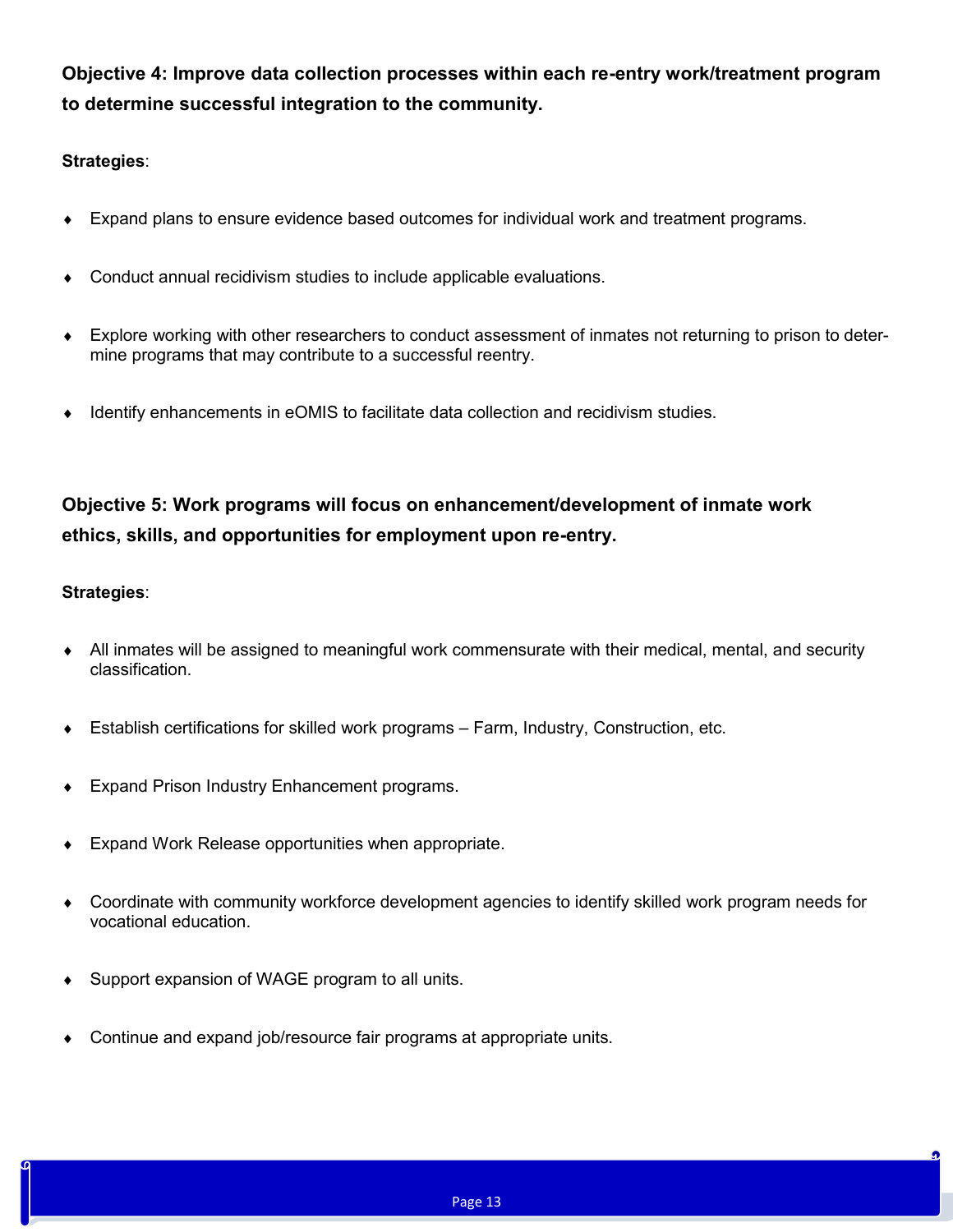# **Fourth Agency Goal**

### *To optimize inmate assignments in work programs.*

**Objective 1: Inmates will be assigned to institutions according to needs of institutions and classification of inmates, with appropriate consideration given to risk needs assessments for program placement requirements.**

### **Strategies**:

- All Institutions, Farm Division, Industry Division, Construction Division, Warehouse Operations and Administrative Divisions will prepare an inmate staffing plan that will specify number of inmate assignments required at specific locations and specific skill requirements and review at least annually.
- Evaluate agency needs for special skill inmates and assign inmates to appropriate institutions.
- Continue to evaluate and revise agency policies on inmate placement as may be necessary.
- Evaluate personnel and facility enhancements that would enable placement of higher security inmates in expanded work settings.
- Explore RFID/Electronic Monitoring/other technology options for placement of higher risk inmates in work assignments.

# **Objective 2: Provide incentives for positive behavior in work settings.**

- Expand character-building programs for inmates to enhance the work ethic.
- Provide opportunities for assignment to work programs of inmates not currently eligible.
- Seek funding to provide enhanced housing and opportunities for inmates employed in critical agency work assignments.
- Provide training to staff on motivational interviewing to improve interaction with inmates.
- Provide incentive programs for inmates to enhance the work ethic.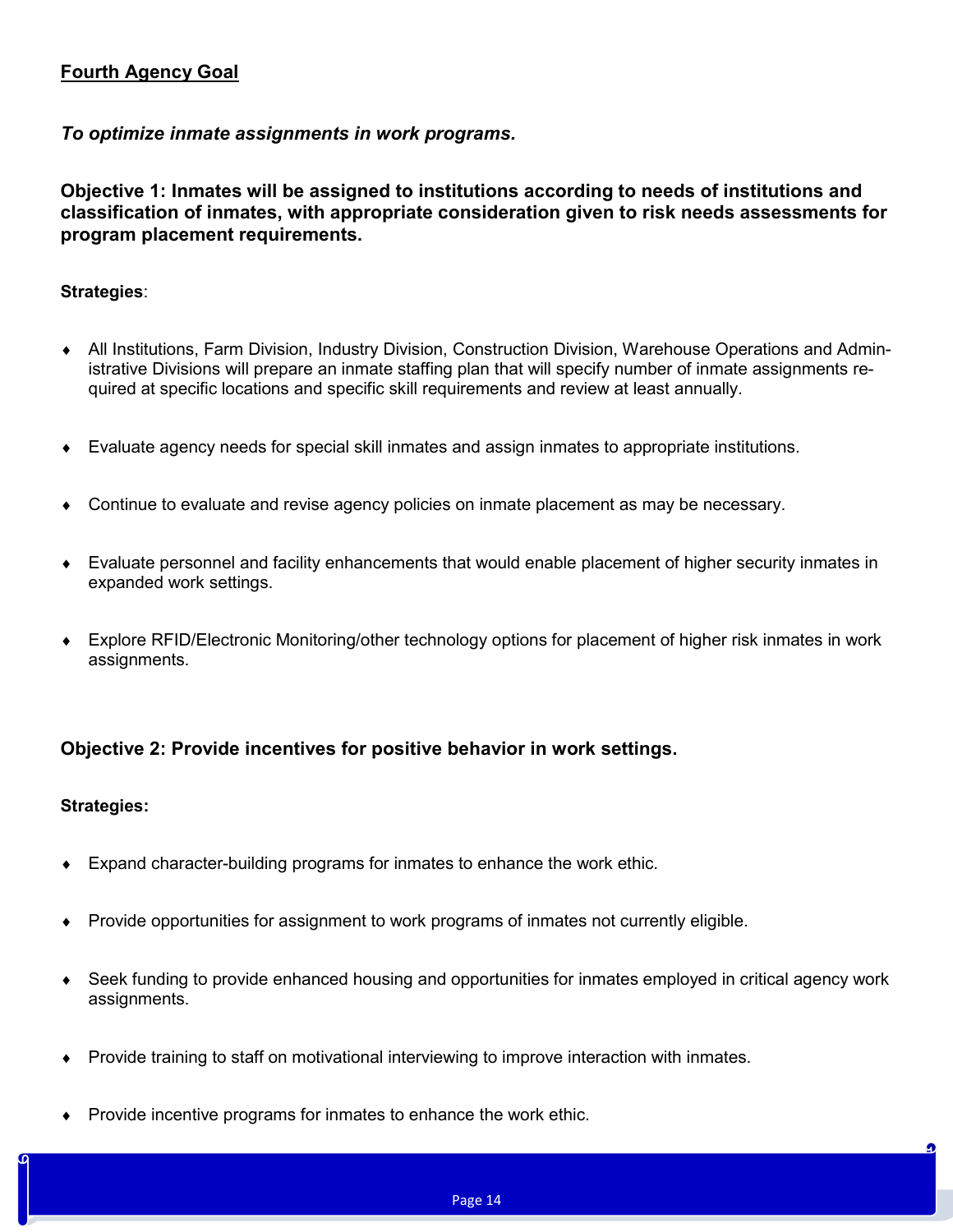# **Fifth Agency Goal**

# *To attract and retain quality staff.*

**Objective 1: Reduce annual turnover of correctional officers to 20% or below over the next five years.**

- Continue market level increases in salaries, benefits, and other incentives and seek additional incentives such as covering employee cost of Health Insurance and funding for payment of all banked gap and holiday time as it is earned.
- Increase career track opportunities to include Mentoring and Career planning program.
- Develop incentives that would provide greater job satisfaction to include enhancement of job duties.
- Continue the development of training on reducing stress of correctional staff.
- Continue screening of correctional personnel prior to employment.
- Seek expanded onsite housing.
- Continue a Correctional Officer Provisional Certification program.
- Continue and enhance a Health and Safety Plan.
- Training Committee will provide ongoing assessment of ADC Training Programs with emphasis on recruitment and retention.
- Seek state funding for straight time and holiday pay to minimize the amounts banked.
- Continue efforts to evaluate and implement flex scheduling for security staff to ensure the straight (gap) time is minimized to the extent possible.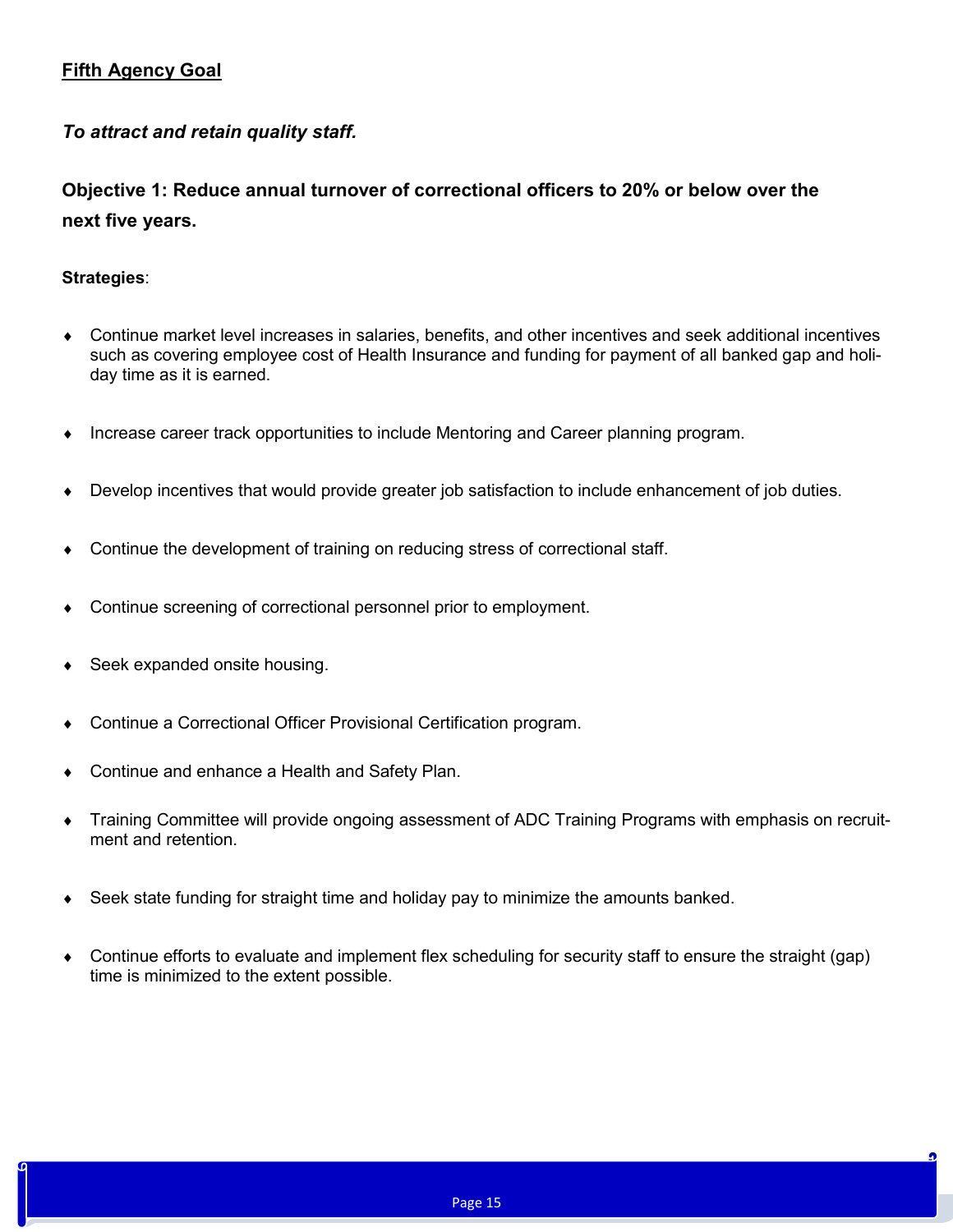# **Objective 2: To attract, recruit, and retain non-security and professional personnel.**

- Maintain agency authority through pay plan provisions for labor-market entry rates for positions where we can demonstrate high turnover or difficulty in recruitment.
- Continue to evaluate the hiring process for specialized positions.
- Provide resources for national recruitment for specialized positions.
- Utilize existing professional staff to assist in agency recruitment and retention efforts.
- Enhance educational opportunities for staff.
- Continue internship programs for specialized/professional staff (internal/external).
- ◆ Seek expanded onsite housing for professional staff.
- Establish associations with local universities to provide internship opportunities.
- Enhance BCOT/ICOT and in-service training opportunities to ensure adequate classes for all Personnel.
- Optimize utilization of eCADEMY.
- Acquisition and renovation of a school facility as the ADC Training Academy to enhance and expand training opportunities.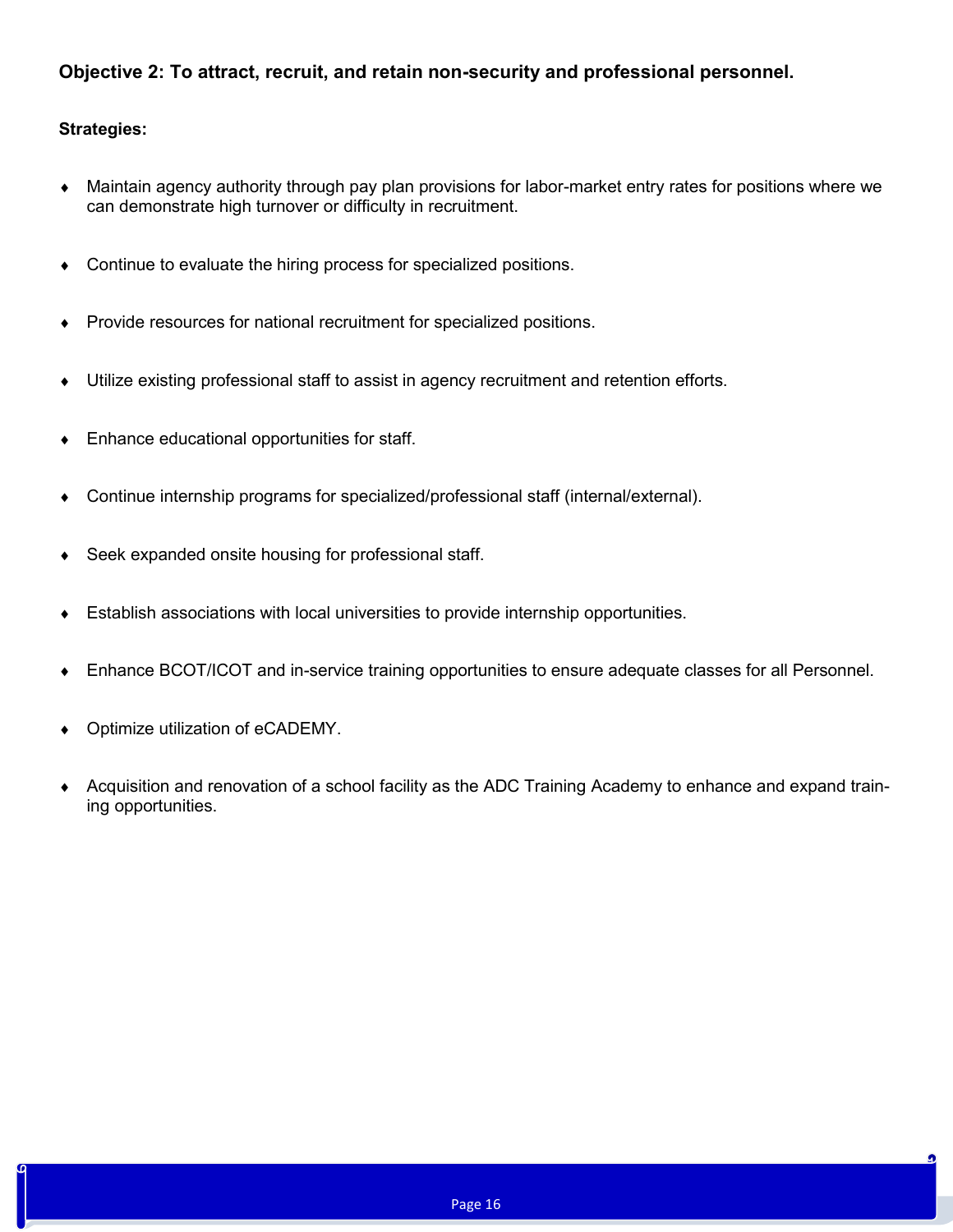**Objective 3: Establish and maintain a pool of qualified applicants for all positions at all locations.**

### **Strategies:**

- Acquire and maintain an automated tracking system of qualified applicants for all positions.
- Continue recruitment of former ADC employees.
- Continue the pool of qualified applicants for part-time employment.
- Maintain the pre-qualification process to ensure that qualified applicants are referred to available open positions and revise as necessary.

# **Objective 4: ADC staff are highly trained, motivated and dedicated to providing honor and integrity in public service.**

- Code of Ethics policy will be enforced and all employees will sign an annual Code of Ethics Statement.
- Continue "Character First" program utilizing character trainers at each unit/location to provide monthly character quality initiatives to all ADC employees.
- The Agency will recognize ADC history and personnel who have significantly contributed to the overall success of the agency.
- Encourage and enhance opportunities for ADC employees to participate in activities that promote wellness, teamwork, community involvement, educational opportunities, etc.
- ADC will support efforts of the Arkansas Association of Correctional Employees Trust (AACET) in its goal to assist agency employees during times of need as a means of strengthening recruitment and retention.
- ADC Employee Corporations will be encouraged to continue recognition and reward programs. Week.
- Supervisors should encourage and refer employees to the EAP (Employee Assistance Program) at the onset of a problem.
- Agency supports an annual Pinnacle Award to recognize excellence